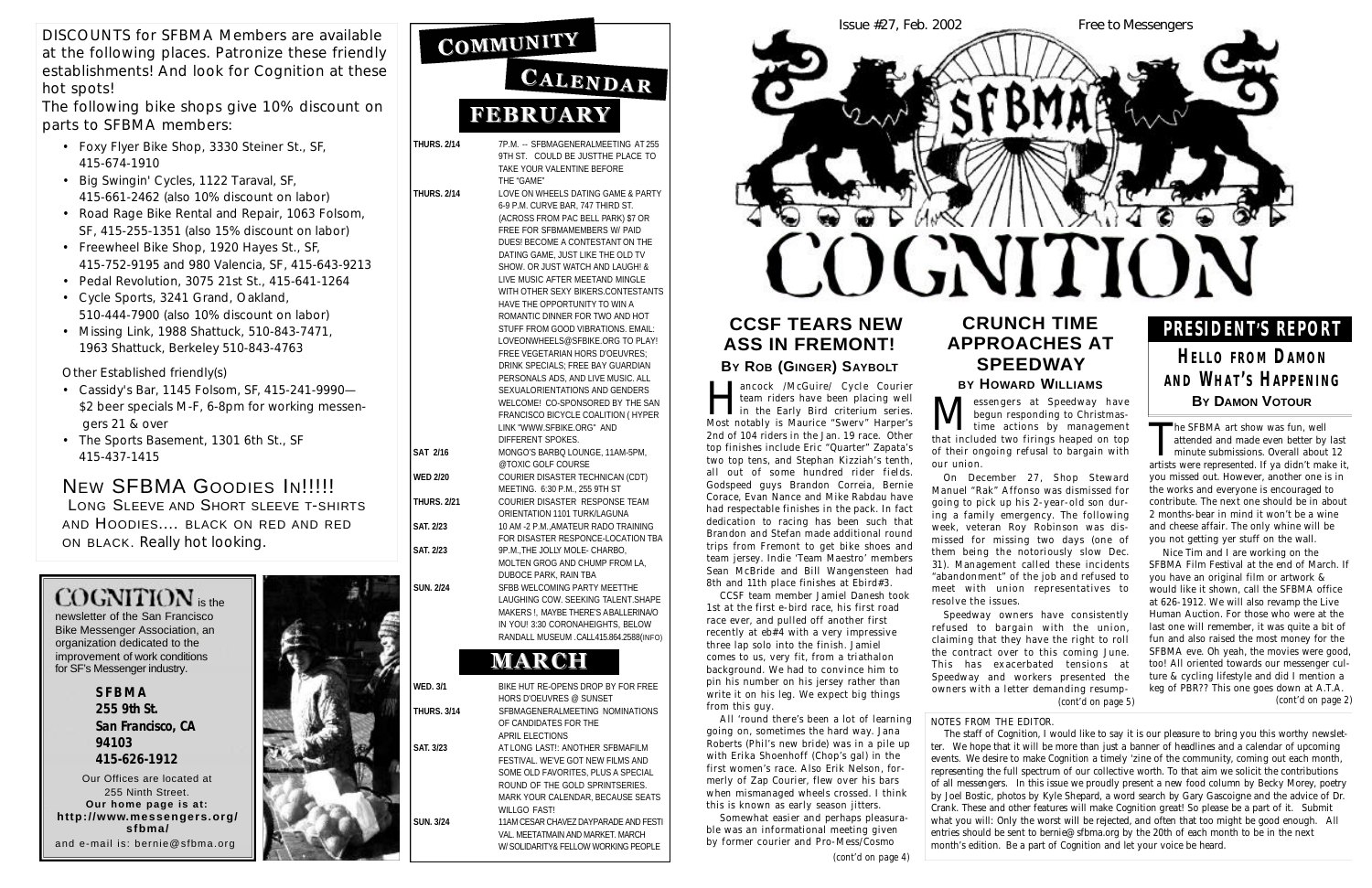

# **SFBMA MINUTES**

#### **PRESIDENT'S REPORT CONT'D**

**President:** Damon Votour **Executive Director/Editor: Bernie Corace Secretary:** Howard Williams **Treasurer:** M. "Rak" Affonso **Layout:** Donny Don Don **Masthead Logo:** Louie Seastres

#### **ESTABLISHED 1990**

The San Francisco Bike Messenger Association was first started as a humorous, yet-in-yer-face, answer to the AMCS; if the owners could have a club, so could we.

#### **WHO WE ARE**

We are you, if you are a current or former employee of the SF messenger industry. This includes walker, bicycle, moped, motorcycle, and driver messengers, as well as order-takers and dispatchers.

#### **WHAT WE WANT**

We want what is well overdue: appropriate compensation for our efforts. This includes a livable wage, health insurance, sick pay, vacation pay, pension plan, equipment compensation, etc. You know, normal workers' rights.

**HOW WE WILL GET IT** We will get it by becoming one unified force,and standing up to the entire industry with our demands. In the past, we have proven that we can stick together to help each other out by holding countless benefits, hosting the best Cycle Messenger World Championships of all time, coming together to pay tribute to fallen comrades, holding toy drives for needy kids,the annual Russian River Ride and even things as simple as creating our own underground social scene each and every day of the week. Now that we have a working agreement with the most powerful union in the Bay Area, the International Longshore and Warehouse Union, we have the experienced backing to stand up in our industry and achieve our goals.

was good to see everyone, though. I had an appointment and all sorts of errands to run. I still have to go to the post office at Fox Plaza, but now I'm eating some lunch here at Ananda Fuara.

#### **WHAT YOU CAN DO**

The décor and the people are both a bit queer. I don't know much about their beliefs, but they seem to follow Sri Chimnoy, who is apparently very strong (he lifted 400 lbs over his head on 3/12/99) and well known (seen shaking hands with Whoopie Goldberg). Perhaps I should learn more, but I came here to eat.

Volunteer for the SFBMA. You can leave a recording that 415-626-1912. Dues are \$5 each month/or \$50 a year and may be paid to Damon, Rak, Howard and Bernie.

Attend as many events as you can without becoming obnoxious as starlings.

# **BLIND** (AGAIN)

 $I$  CAN SEE AROUND THE CURVE **A N D I C A N S E E A R O U N D T H E B E N D I C A N S E E W H AT'S C O M I N'**  $I$ <sup>s</sup> JUST COMIN' BACK AGAIN **ADEPT IS INEPT DISGUISED** CAN YOU CARVE WHAT YOU CAN'T EVEN FEEL? DO YOU KNOW THE SECRET ALCHEMY OF ALREADY-FORGED STEEL? **IS THE TRUTH OF LIES WHAT LIES WITHIN?**  $[$ SO WHAT IF  $[$  MISS WHAT  $[$ **AC T UA L LY S E E? L CAN SEE AROUND THE CURVE** AND  $\vert$  can see around the BEND **I C A N S E E W H AT'S G O I N'**  $I$ T'S JUST GOIN'AWAY AGAIN.

> **JOEL (HILLBILLY) BOSTIC** 31, THE DIRTY-ONE

I'm certain that the best things on the menu are the neatloaf (a soybased version of meatloaf, either the sandwich—\$5.75 or the entrée— \$8.25) and the turkey club—\$5.50. However, I know this from nonvegan times of mine, so I won't be ordering those today. I got the BBQ tofu sandwich—\$5.50. I swear I remember this being way better than it is today. I wonder why on earth there 's hummus on it, do hummus and BBQ sauce go together? It comes with a salad (green or a daily special) and at least that's as good as always. They make this really amazing lemon tahini dressing; it's the best part of my plate for sure.

Overall, I recommend Ananda, especially for any of you legal vegetarian bummies. I like to run in and order a sandwich before I go to court and then come back and pick it up with my return downtown, since the wait can be long (up to 15 minutes) during the lunch hour. They always have an impressive dessert case, and there are usually several vegan selections. The peanut butter krinkles are tremendous and are packed w/ enough sugar to cause instant tooth decay and make you crazy for a while. There's stuff to lock up to right out front, but you all know how this area is, so lock securely if you'll be inside for a while. For you office folk, there is a menu on line

(http://www.themenupage.com/anandamenu.html), dine in and take out available.

One more thing while I have everyone's attention... I want to thank the SFBMA and everyone who came up to our benefit show back in November, as well as everyone who's come to visit me and keep me company over the last 3-4 months. I really appreciate it. XO—becky.

If you've never been to or noticed this little place, you should keep your eye out. It's at the corner of Market and Larkin, and it's vegetarian but not vegan. It's usually a bit busier than today—I supposed I missed the lunch rush.

A nother Editor's note: Rev. Jim is looking for teams or companies of enterprising messengers to host a Goldsprint event, possibly at a shop, a bar or at someone's personal residence. All those most honorable of individual nother Editor's note: Rev. Jim is looking for teams or companies of enterprising messengers to host a Goldsprint event, possibly at a shop, a bar or at someone's personal residence. All those most good Rev. for details. Remember, thou shalt reap what thou sows.

Oh yeah, Nag Nag Nag. Now's the time to start saving \$ for Copenhagen, Denmark & don't forget about Giasgopoioco in Glasgow, Scotland (home of Groundskeeper, Al). Good fun, good racing, good single malt whiskey. Need I say more?

> I had to get up (oh, the service isn't the greatest) to order some dessert. I'm so pleased to see that they have 3 vegan cake options. I love cake, I just made one the other day as a matter of fact, but it's not nearly as good as this one. My options were: mocha fudge, mango and strawberry. They were all about \$3 give or take a quarter, and I don't typically order things if I know I can make them well at home (vain?) so I ruled out the mocha. Mango cake just sounds bad to me for some reason, and the strawberry slices looked the biggest, so I went with that. This slice is definitely making my weirdo sandwich seem more worthwhile with each bite. It's got poppy seeds in it and it's really, really moist and sweet. I have a feeling that they use a lot of refined sugar in their desserts, which I wouldn't use in my own baking adventures, but I can make exceptions for fancy cake and an occasional cherry coke.

p.s. Thanks to all the constructive people in our community. Let's keep SF as a role model for the world. Oh and to the Nattering Nabobs of Negativity... have fun! or I will!!(that's a threat)

# **What's Cookin' ?**

Today was pretty much my<br>
first day downtown since n<br>
last working day (10/12,<br>
but who's counting?) before the oday was pretty much my first day downtown since my last working day (10/12, dreaded accident that left me with a broken leg. I went to The Wall and 1 Post and they were just as exciting as I remember. It



on Valencia St. We'll keep you posted. Also, our esteemed bummy, Kyle Sheppard still amazingly enough has a couple of copies left of his photography book called, Bicycle Messenger. Good photos, good book. Buy it you , Bum.

On the 14th is the evil holiday known as Valentine's Day. Nice Tim from Cupid (fittingly enough) and I will be representing the SFBMA at the SFBC's ( SF Bike Coalition) valentine's day party at the Curve Bar(across the street from ball park). they are going to have drinks and some kind of dating game! If you are not already a member of the SFBCnow's a good time to join-and what better way than to do it w/a drink in your hand. You'll see Nice Tim and I at the SFBMA table with our shameless propaganda. AKA this newsletter.

Ok, on to more serious stuff, now. Never has the SFBMA and SFBC worked more closely than now. We are currently working on a joint membership drive where you can join the SFBC and SFBMA at the same time. Stay tuned for more good news on this front. One of the things they've done recently is to get bike lanes on Howard, not Howard Williams, the street!

On 1/26 at SFFD training HDQ 16 of messnengers attended an ongoing program to become CDTs, Courier Disaster Technicians. It is in conjunction with NERT Neighborhood Emeergency Response Team and the SFFD. It has long been known that us couriers with our street knowlwedge, our physical endurance and sheer determination to get where we need to go under any circumstances, would be an asset to rescue operations, in the event of an emergency. Think earthquake, fire, etc. The first class lasted 5.5 hrs and was very eye opening & informative. There are 4 more to go before we get out graduation and ID cards. Many thanks to Serenity Enriquez for getting the SFBMA involved. Also, I don't want to hear anyone lament

about not knowing about this free training as it has been mentioned at mayy SFBMA meetings. Our meetings have and always will be the 2nd thursday of every month @ 255 9th st @ the ILWU local #6 at 7pm. Next one is feb 14th. See ya there.

On the Labor front, First Legal was in court at the National Labor Relation's Board (NLRB) concerning past violations & resistance to becoming a labor shop. The details are many- but the future is clear. Inevitably they will have to bargain w/workers for a union contract. However, it is much too soon to celebrate or draw premature conclusions. I am confident we(workers) will prevail- just need to be patient. There has been times in the last year that our unionization has seemed hopeless-but the light at the end of the tunnel is blinding, now.

On an added note: next month in March at the the SFBMA meetingnominations are being held for the next elected SFBMA reps. I am undecided whether I will take up the task of being President again. To be honest, I've considered it an honor to be the President of the SFBMA and I sincerely hope I've fulfilled your expectations. I have to admit, being the 2nd President after Howard Williams wasn't easy. He did a great job and should be remebered as getting the whole ball rolling. Sadly, Bernie Corace won't be running for the Executive Director position. In my opinion, he took a thankless job and did the best he could. Mucho thanks Bernie. Whomever has the moxy to step in his shoes should realize that the job entails much more than facilitating meetings. It is also about public outreach and speaking (as Bernie and i have done at City hall, 850 Bryant, Justin Hermann Plaza aong other locales).

If this is my final Presidential Report, take care you Bums.

Love Damon

p.s+: Where's the Bummy Doll?



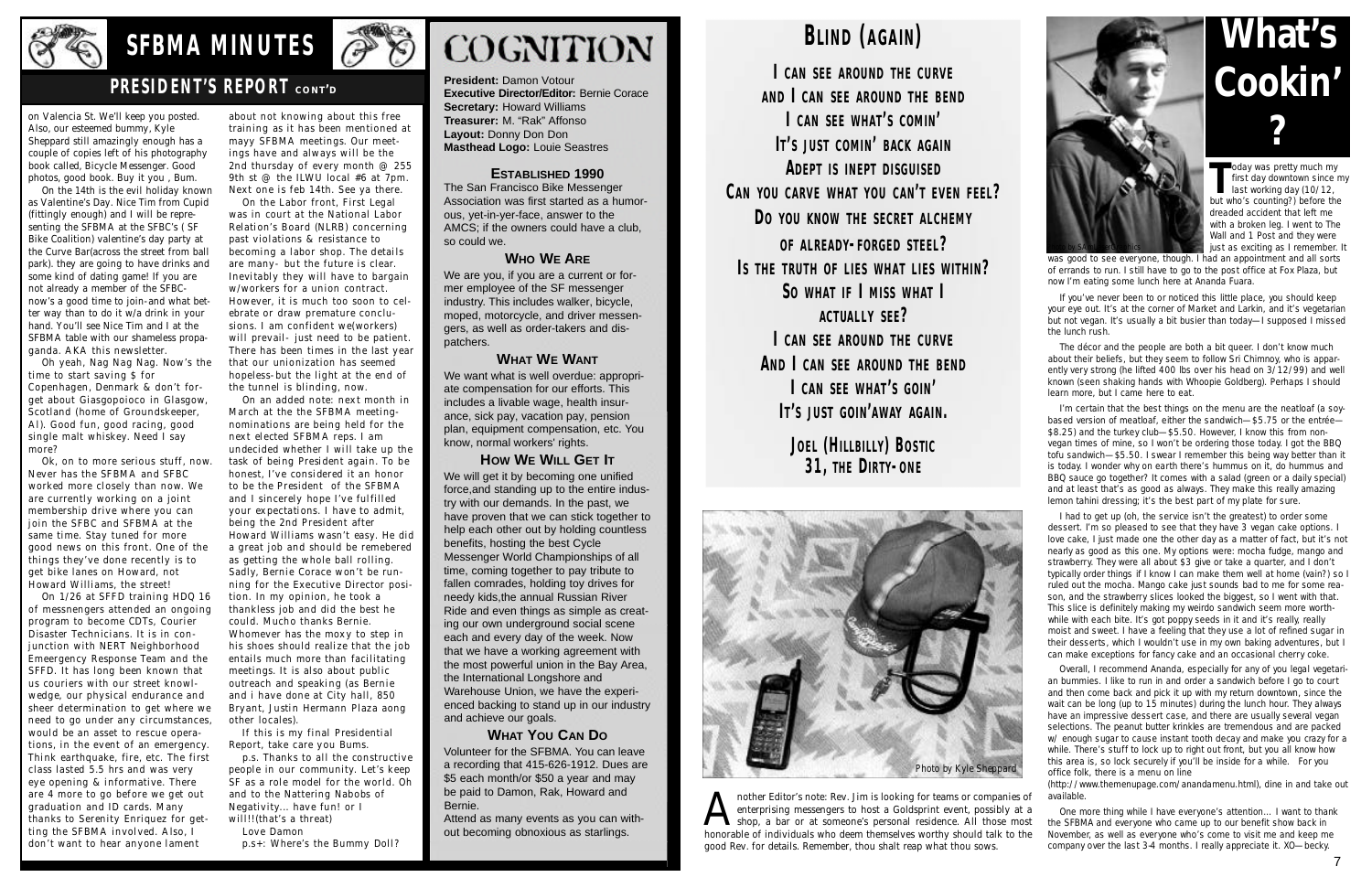**THE STREETS OF SAN FRANCISCO PART TWO BY GARY GASCOIGNE-SMITH 2001 PARKER PRODUCTIONS LOCATE THE CORRESPONDING STREET NAMES FROM LIST IN THE WORD MAZE BELOW**

|           |     |       |     |                 |  |      |            |     |        |  |     |  |  |  |  |  |                                                                         |  |  |  |  |  |  |  |  |  |  |           |  |  |  |                                                                               | NAMREHSELPANAMLLITSHOTWELLIBERTYNOHTNAA |  |
|-----------|-----|-------|-----|-----------------|--|------|------------|-----|--------|--|-----|--|--|--|--|--|-------------------------------------------------------------------------|--|--|--|--|--|--|--|--|--|--|-----------|--|--|--|-------------------------------------------------------------------------------|-----------------------------------------|--|
|           |     |       |     |                 |  |      |            |     |        |  |     |  |  |  |  |  |                                                                         |  |  |  |  |  |  |  |  |  |  |           |  |  |  | E H A R T F O R D E B O O M N A G I H C I M A H K R I K I S S L I N G G B O R |                                         |  |
|           |     |       |     |                 |  |      |            |     |        |  |     |  |  |  |  |  | W G B L A L N O T W A L N U T C D O A K D O O E G B I C Y U C A Y Y A C |  |  |  |  |  |  |  |  |  |  |           |  |  |  | -1. P.E                                                                       |                                         |  |
|           |     |       |     |                 |  |      |            |     |        |  |     |  |  |  |  |  | C R A R L A N U G A L L E W O P T L E D D E R N Q L                     |  |  |  |  |  |  |  |  |  |  |           |  |  |  | IANEVEOEMRAIV                                                                 |                                         |  |
|           |     |       |     |                 |  |      |            |     |        |  |     |  |  |  |  |  | O U D E F R A N C I S C O Y K A I C O D E A E K T U S L S A N S S       |  |  |  |  |  |  |  |  |  |  |           |  |  |  | 800 C D C C C                                                                 |                                         |  |
|           |     |       |     |                 |  |      |            |     |        |  |     |  |  |  |  |  |                                                                         |  |  |  |  |  |  |  |  |  |  |           |  |  |  | M B N L U T B T R A L N O T L U F L A G U M D C T E I R R A H R B L L Q N L R |                                         |  |
|           |     |       |     |                 |  |      |            |     |        |  |     |  |  |  |  |  |                                                                         |  |  |  |  |  |  |  |  |  |  |           |  |  |  | B N O L N N T B H I N L L I R C Y I C Q N N A L T E R N D E L I A A I U R M I |                                         |  |
|           |     |       |     |                 |  |      |            |     |        |  |     |  |  |  |  |  | U I H A S E A E V E E O N E R O Y Z S K I I C L K C K E T N E C I V T E |  |  |  |  |  |  |  |  |  |  |           |  |  |  | ∴E O∵T                                                                        |                                         |  |
|           |     |       |     |                 |  |      |            |     |        |  |     |  |  |  |  |  |                                                                         |  |  |  |  |  |  |  |  |  |  |           |  |  |  | E D A W T C O L L I N G W O O D P A S A N S R A A N O T Y A L C O S S S D R C |                                         |  |
|           | Ν.  | Œ.    |     | BOLA            |  |      |            |     |        |  |     |  |  |  |  |  |                                                                         |  |  |  |  |  |  |  |  |  |  |           |  |  |  | D D D C S K A F A I R F A X D A O N D G B I A R C R Y E A A E H               |                                         |  |
|           |     | A Q U |     |                 |  |      |            |     |        |  |     |  |  |  |  |  |                                                                         |  |  |  |  |  |  |  |  |  |  |           |  |  |  | INCYEOCOLEDWBEBVLIVBVSEDRSEYATZCDRPI                                          |                                         |  |
|           |     | V B G |     | ∴R ∵Q           |  | - B. | S.         | 'N. | 81 B P |  | - P |  |  |  |  |  |                                                                         |  |  |  |  |  |  |  |  |  |  |           |  |  |  | O C C M Q L L E D N E M S A B L O M N D C E K U A H I G                       |                                         |  |
|           |     |       |     | I O A G E D A O |  |      |            |     | в      |  |     |  |  |  |  |  |                                                                         |  |  |  |  |  |  |  |  |  |  |           |  |  |  | I C Y G U C L Y L A T I E E D S L P M O E L A G O R P S N H                   |                                         |  |
|           |     |       |     | SNLLOKRE        |  |      |            |     |        |  |     |  |  |  |  |  |                                                                         |  |  |  |  |  |  |  |  |  |  |           |  |  |  | MOXULBOSWORTHNEK1IOSCGAZALPOHUL                                               |                                         |  |
|           |     |       |     |                 |  |      |            |     |        |  |     |  |  |  |  |  |                                                                         |  |  |  |  |  |  |  |  |  |  |           |  |  |  | T M O R M G A I V E E O R Y N I S A B A N I H C R C N N K S S A S O S T I J A |                                         |  |
|           | A S |       | - F | DBY             |  |      | Ŧ.         | L.  |        |  |     |  |  |  |  |  |                                                                         |  |  |  |  |  |  |  |  |  |  |           |  |  |  | R M C K I N N O N A C A K O T A D E L A D K A O G O D R P N N                 |                                         |  |
|           |     |       |     |                 |  |      |            |     |        |  |     |  |  |  |  |  |                                                                         |  |  |  |  |  |  |  |  |  |  |           |  |  |  | G F I C N E C O B U D Y E C L A T E V D S E M L V T E S N U S A R Y O E L I D |                                         |  |
|           | A E |       |     | C K S E         |  |      |            | H E | S      |  |     |  |  |  |  |  | NAPSZRSMLBILFREE                                                        |  |  |  |  |  |  |  |  |  |  |           |  |  |  | LONA A LOLA URELAN                                                            |                                         |  |
|           |     |       |     |                 |  |      |            |     |        |  |     |  |  |  |  |  |                                                                         |  |  |  |  |  |  |  |  |  |  |           |  |  |  | R D U L A S R T C I K D Y T A O P A R K E R T M R D R I H T Y D O G G O Y B O |                                         |  |
|           |     |       |     | OECGYFRANC      |  |      |            |     |        |  |     |  |  |  |  |  |                                                                         |  |  |  |  |  |  |  |  |  |  |           |  |  |  | EYHENRYADAMSCAMAZONLENDELLIUM                                                 |                                         |  |
|           |     |       |     |                 |  |      |            |     |        |  |     |  |  |  |  |  |                                                                         |  |  |  |  |  |  |  |  |  |  |           |  |  |  | M R E A A R Y K L H I U C K W S P I E R C E A N S S L A P L A Y A B A L A D A |                                         |  |
|           |     |       |     |                 |  |      |            |     |        |  |     |  |  |  |  |  |                                                                         |  |  |  |  |  |  |  |  |  |  |           |  |  |  | KABPERSIACROISLECXEDIEDYLCSCHANNQTSOGBI                                       |                                         |  |
|           |     |       |     |                 |  |      |            |     |        |  |     |  |  |  |  |  |                                                                         |  |  |  |  |  |  |  |  |  |  |           |  |  |  | I L A T R O P T S E W O O D S I D E N A M D R A O B M O C T E N O I S I V I T |                                         |  |
|           |     |       |     |                 |  |      |            |     |        |  |     |  |  |  |  |  |                                                                         |  |  |  |  |  |  |  |  |  |  |           |  |  |  |                                                                               |                                         |  |
| 1 ALAMEDA |     |       |     |                 |  |      | 31 DIAMOND |     |        |  |     |  |  |  |  |  | <b>ST. LA PLAYA</b>                                                     |  |  |  |  |  |  |  |  |  |  | 91 FOWELL |  |  |  |                                                                               |                                         |  |

12 ALAMEDA 2 ALEMANY 3. AMAZON **4 ANTHONY S. ARTHUR N. ATHENS** 7. AVALON **B. BALMY 9. BAYSHORE** TO BELIXEN 11. BLL000ME 12 BOARDMAN 13. BOBWORTH 14. BRAZE 15. BUENA VISTA 16. CABRILLO 17 CARLTON B, GOODLETT 18. CEDAR 19. CENTRAL 20. CHINA BASIN 21. CLARA 22. CLAREMONT 23 CLARENDON 24 CLAYTON 26. CLYDE. 26. COLLINGWOOD 27. COLUMBIA SQUARE 28. COMMERCIAL 29 DE BOOM 30 DEWEY

12. DIVISION **35 DOUGLASS** 34. DURL PL **15 DUBOCE** 38. DUNCAN 37. EDINBURGH 38. ELFREIXA 39. EXCELSIOR 40. PAIRPAX 41. FEDERAL 42. FELMORE 43. FRANCE 44. PRANCISCO 45. FREELON 46. FULTON **AT FLINKTON** 48. HARRIET 49 HARTFORD 50. HENRY ADAMS 51. HIGHLAND **B2 HOTALING** 55. ITALY 54. JUNIPER **SS: KANSAS** 56, HEZAR 57. FORBO-BAM SE KISSLING Feb. 1. Activities of 60. LAGUNA HONDA 61. LA PLAYA 62 LAUREL 63 LAWTON eat a premierant visiter 65. LIBERTY 66 LOCUST 67. LONDON GO MADRID 99 MARIPOGA **70. MC COPPIN 71, MC KINNON** 72. MENDELL 73, MICHIGAN 74. MONTERE? 75. MORAGA *TE, MICELDOW* 77. MUNICH 78. NAPLES 79. NEWCOMB **80. OAKDALE 81. ORTEGA 12 OSGOOD** 83. PARKS **64 PARKER** 85. PENNSYLVANIA **BS. PERSIA** 87. PIERCE 88. PLAZA. **89. PORTOLA** 98, POTRERO

92. PRAGUE 93. QUESADA Out installations 95. QUINTARA 98. RINGCLD 97. RITCH. 95. RIVERA **SE SANTIAGO** 100 SHERMAN 101 SHIPLEY 102. SHOTWELL 103. SHRADER 104. SPRUCE 105. STANYAN **106. STEVENSON** 107. STILLMAN 108. SUNSET 109 THE EMBARCADERO 110 THIRD 111.000.004 **112 MALLEY** 113, VAN NESS 114. VARNEY **115, VICENTE 110. WALLER** 117. WALNUT **TIB, WANNONA 119 WEST PORTAL** 120. WOODSIDE

A: Listen, dumbass, let me ask you a simple question. Who is the better messenger, the one who is fast or the one who is fast and carries big, heavy things really far? Let us remember that the job of a bicycle messenger is to carry packages from point A to point B; often a package can be a lot bigger than even the largest courier bag. Take it from someone who has worked with and without a rack and with one the largest, best-built courier bags I know of: a rack allows you to do things that can not be accomplished with a bag, and allows you to do them easily. Try taking some really big, heavy box on your bike as far away as Sausalito or South San Francisco in a courier bag, assuming it will fit, let's see how fast you get there with that weight on your back as opposed to on your bike. Trust me I've tried doing it both ways; the rack is easier and faster. But Dr. Crank, you say, I'm never asked to do that at my job. That's my point: The good messengers are asked to do that from time to time and do it. So stop thinking racks aren't cool and they're going to slow you down; a few ounces of weight should not slow you down that much if

PARTIE MITTE VOLLEANE TO CIRCLE ACCOMUNICAT

#### **Q: Should I use a rack or carry every-**

**thing in my bag?**

**Have a question for Dr. Crank, our all-knowing** advice messenger? Send it along to *Cognition*.

you are a strong rider and the money you will make by doing some nicely priced vehicle jobs will totally make up the money you would have made by being a little bit faster without that slight increase in weight. Now get hot, rookie.

#### **Q: Should I learn how to fix a flat myself or take to a shop?**

ROOKIE \'ruk-e\ noun 1: A first year messenger. 2: An experienced messenger who by his/her often foolish mistakes can be assumed to be lacking in experience. (See "The Advice Messenger," p. 3)

A: Listen, dumbass, if you need to take your bike to a shop to have a flat fixed, why don't you just sell your bike and rent one from one of those bike rental shops around Pier 39? That way you can remove all pretensions of being a real biker or bike messenger and be the complete pretender poser that you are. Make sure as well to get a bike with one of those maps of the city attached to the handlebars since you probably don't know your way around anyway.

All bike messengers should know how to fix a flat tire, and for that matter, do most general repairs to their bike and carry the tools with them needed to do so. If you don't know how, buy a book on bicycle maintenance or take one of the classes on the subject offered at any of several local bike shops. Now get hot, rookie.

# **POP QUIZ!! ANSWERS FROM ISSUE #25**

**!**

**NEW**

**POP**

**QUIZ**

**!!** 

**POP QUIZ!! #2! EVER WONDERED WHAT Jr.'s LEGAL NAME IS? GUESS AND PERHAPS BE A QUIZ WINNER!? ANSWER: IT'S Jr.**



**FEB '02 POP QUIZ!!#1 THIS MESSENGER MAY LOOK ROUGH 'N TOUGH, BUT CAN YOU GUESS WHAT INSTRUMENT HE PLAYS? ANSWER: IN THE NEXT COGNITION**



**FEB '02 POP QUIZ!!#2 HOW MANY YEARS HAS HOWARD BEEN A MESSENGER? ANSWER: IN THE NEXT COGNITION**

**POP QUIZ!!#1: TRUE ENOUGH, THIS MESSENGER MAY LOOK FAMILIAR, BUT CAN YOU GUESS HIS STAGE NAME? ANSWER: HE DOESN'T HAVE ONE!**



## Presenting Dr. Crank, the Advice Messenger!

## **M e s s e n g e r D i c t i o n a r y !**

BIKE LANE \'bik lan\ noun Separate but unequal facility constructed more out of guilt than a sincere desire to be helpful. By law such lanes must end wherever they become the slightest bit inconvenient to other road users. Often confused by motorists as emergency parking for a quick nip into the shop.

CRANK \'kranjk\ noun. 1: For many motorists, any cyclist 2: One who suffers painfully the stupidity of others. 3: Otherwise, the bar that connects the pedal to the chainwheel. Like so much of life, it's all about leverage. (See "The Advice Messenger," page 3)

Inspired by "The Pedaller's A-Z" on w w w . b i k e r e a d e r . c o m <http://www.bikereader.com/> used with permission of Bike Reader's Scott Munn. Thanks, Scott.